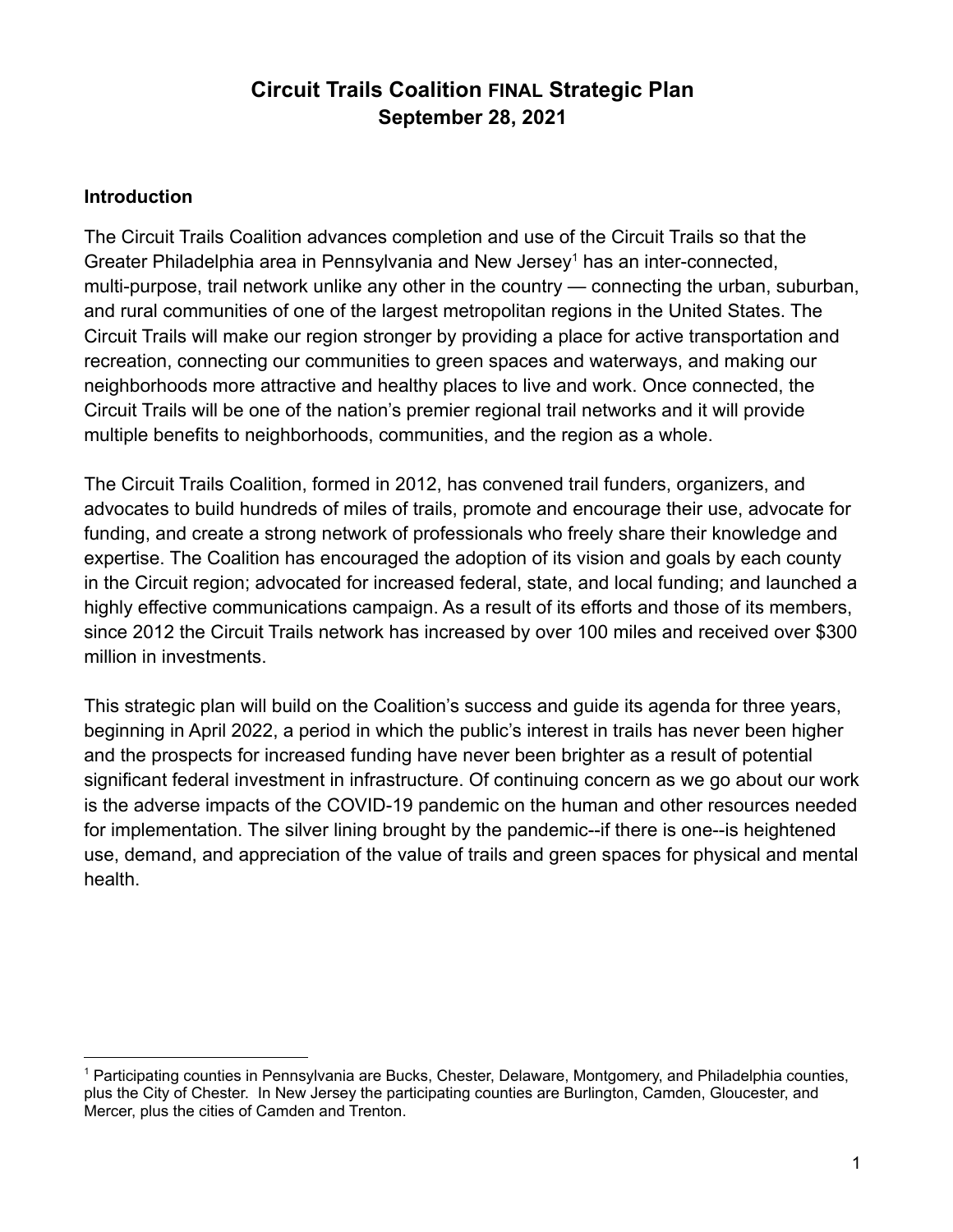### **Who This Plan is For**

The Circuit Trails Coalition was formed in recognition that trail development requires the active engagement of federal, state, county, and local/municipal governments along with a host of nonprofit organizations that develop, manage, promote, program, use, and advocate for trails. This plan, while not excluding our governmental and funding partners, is focused primarily on the important roles of the variety of nonprofit organizations that are members of the Coalition.

#### **How Data Informed This Plan**

In fall 2020, the Circuit Trails Coalition, through the support of the William Penn Foundation, commissioned market research on equitable access to trails. Conducted by OpinionWorks, the study aimed to better understand how under-resourced communities use trails, barriers to trail use, and what steps need to be taken to make the Circuit Trails more appealing and accessible for all. OpinionWorks' findings and analysis serve as a guide for the Coalition's work over the next three years and are woven into this plan.

#### **Mission**

The mission of the Circuit Trails Coalition is to raise the profile of multiuse trails and their public benefits so that the Circuit Trails network becomes a *completed* and *widely used* significant regional project. The successful execution of the goals in this plan will enable the 65 Coalition members, working with an active Steering Committee of elected member representatives, to fulfill this mission.

### **Values of the Coalition**

The Circuit Trails Coalition is motivated by the belief that trails are for the use, enjoyment, and benefit of everyone. To expand the number and diversity of users we must think and act differently about mobility -- from the personal choices of individuals to the allocation of dollars that support more environmentally friendly, energy efficient modes of transportation that connect people to jobs, major destinations, the natural environment, and to one another. Addressing modes of transportation alone will not result in increased trail use or increased user diversity. This realization underscores the importance of justice, equity, diversity, and inclusion as core values in all aspects of trail planning, programming, outreach, and advocacy, including the composition and work of the Circuit Trails Coalition and Steering Committee. Every aspect of our work must be guided by integrity, transparency, and accountability to our members, partners, funders, and each other. In addition to our "people values", we are committed to building, maintaining, and using safe, comfortable, accessible trails in ways that contribute to environmental sustainability.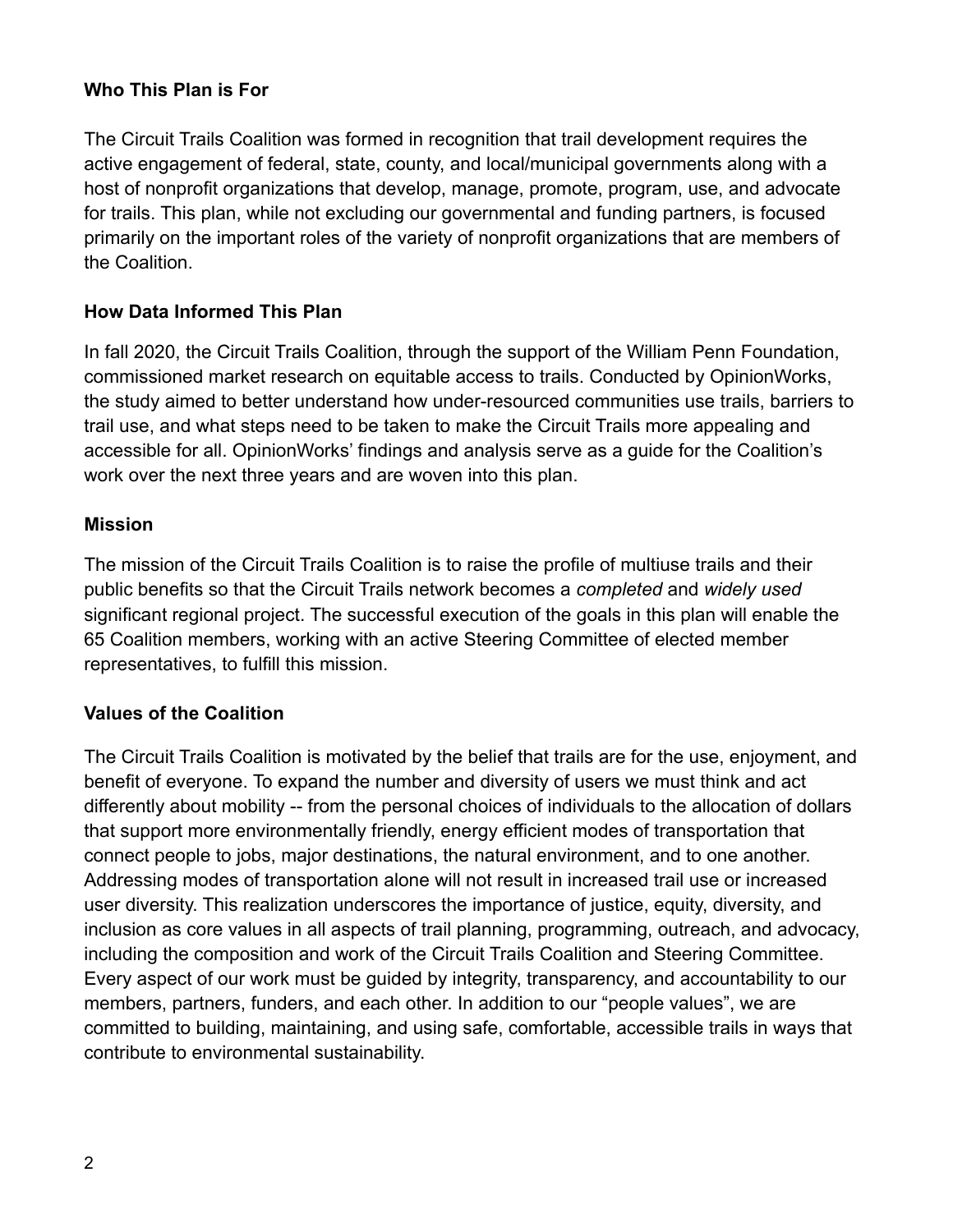### **Looking Ahead to 2025**

Over the next three years, the Circuit Trails Coalition will:

- **→** Expand the Circuit Trails network, adding miles and making it more accessible and inclusive.
- **→** Expand the Circuit Trails community, increasing the diversity of trail users.
- **→** Expand the Circuit Trails Coalition, making it more relevant and representative.

Successful completion of this ambitious strategic plan will require a significant investment of time and talent by members of the Coalition. The return on that investment, however, is huge, resulting in:

- Increased trail access within under-resourced communities and progress toward the goal of 500 miles of trail by 2025
- Trail spurs that create connections between under-resourced communities and Circuit Trails
- Increased and more stable funding for trails, especially for trails in under-resourced communities
- Increased awareness of the Circuit Trails network, particularly within under-resourced communities
- Increased diversity of users on Circuit Trails, including community-based groups that incorporate OpinionWorks research findings in their programming
- Creation of a learning community of trail professionals and advocates benefiting from information sharing
- More diversity and inclusion on the Circuit Trails Coalition and Steering Committee in terms of organizational and individual members
- Active, sustainable partnerships with organizations and individuals based in and representative of the wide array of communities that may be adjacent to or that will benefit from Circuit Trails
- Wide awareness of and celebration of the achievements of the Circuit Trails Coalition and its members
- Satisfaction of having more diversity of all types on Circuit Trails and knowing that together we have made progress in advancing the belief that Circuit Trails are for the use and benefit of everyone.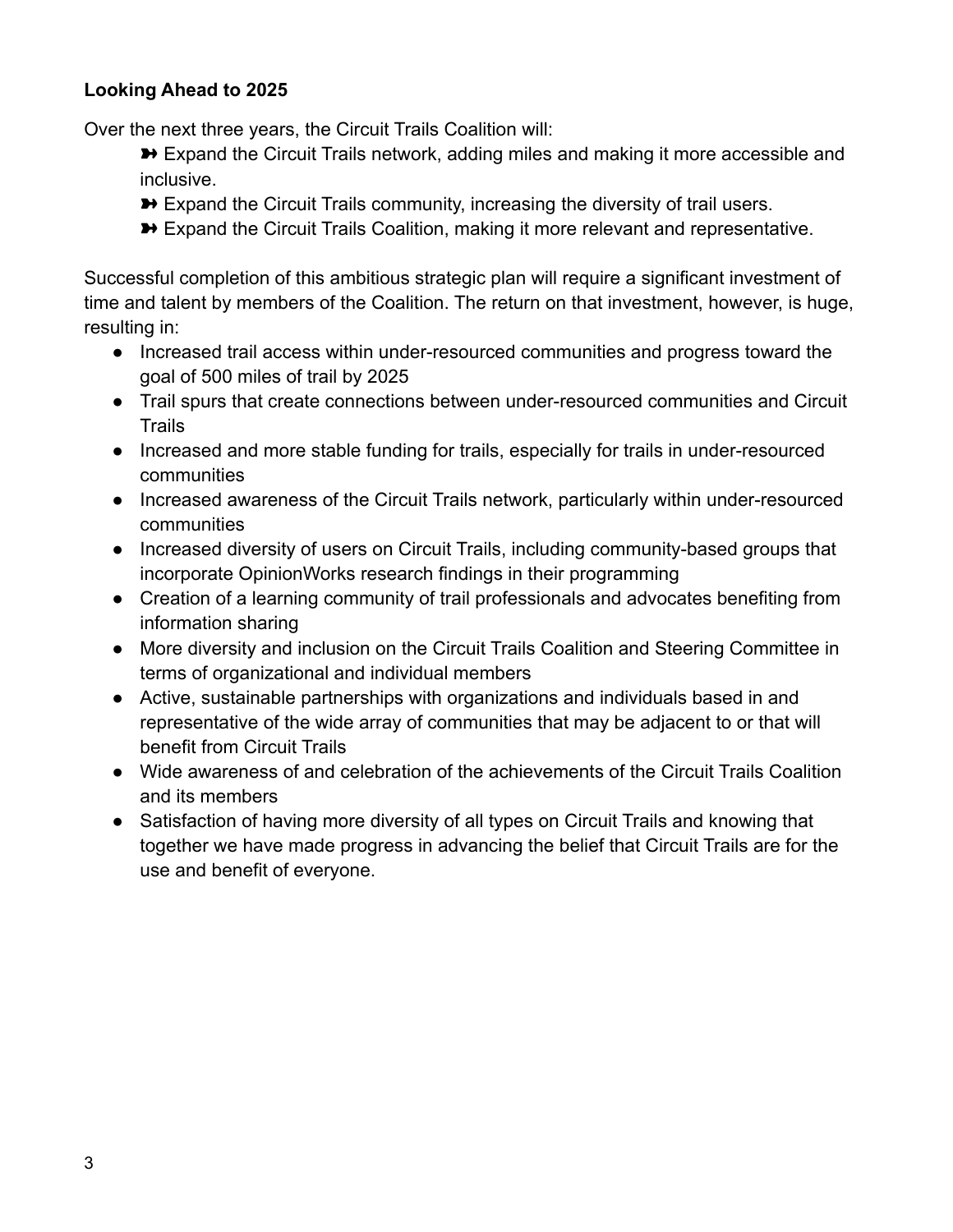# ➽ **EXPAND THE CIRCUIT TRAILS NETWORK, ADDING MILES AND MAKING IT MORE ACCESSIBLE AND INCLUSIVE.**

### **Goal #1: Complete 500 miles of Circuit Trails by 2025 with a focus on increasing trail access within under-resourced<sup>2</sup> communities.**

### **Objective 1: Identify Priority Projects of the Circuit Trails Coalition.**

**1A:** Identify gaps in the Circuit Trails network as well as opportunities for improved community connections to existing trails.

**1B:** Develop a methodology to prioritize gaps and community connections that (1) improve access to trails within under-resourced communities, (2) address trail development in under-resourced communities, and (3) strengthen the overall Circuit Trails network.

### **Objective 2: Generate public and governmental support for Priority Projects.**

**2A:** Continue to support county Action Teams to campaign to advance specific trail segments in their areas, encouraging the use of the Inclusive Trails Planning Toolkit.

**2B:** Build and sustain a diverse and local grassroots base -- "the Circuit Citizens" -- that will advocate for and inform the development of Priority Projects.

#### **Objective 3: Increase, diversify, and stabilize trail funding, particularly for Priority Projects.**

**3A:** Identify and encourage funding of Priority Projects as well as other community connectors and trail improvements that would increase access to the Circuit Trails, especially in under-resourced communities.

**3B:** Provide guidance, assistance, and support to groups interested in pursuing funding for these projects.

**3C:** In NJ, increase state support for active transportation networks.

- I. Increase awareness among federal, state, county, and local leaders of trails in their districts and their importance.
- II. Among New Jersey Trails & Greenways Summit participants, advance a discussion and develop a shared strategy to increase state support for active transportation networks.
- III. Advocate for funding for the creation and maintenance of trails in partnership with other coalitions, such as the Keep It Green Coalition.

<sup>2</sup> Under-resourced communities include areas of high-poverty and/or low-income, BIPOC communities, communities with limited English proficiency, environmental and climate justice communities, and communities that have experienced disinvestment, displacement, or have otherwise been impacted by historically racist policies and practices, such as redlining and isolating and/or dividing communities of color with physical infrastructure or land uses.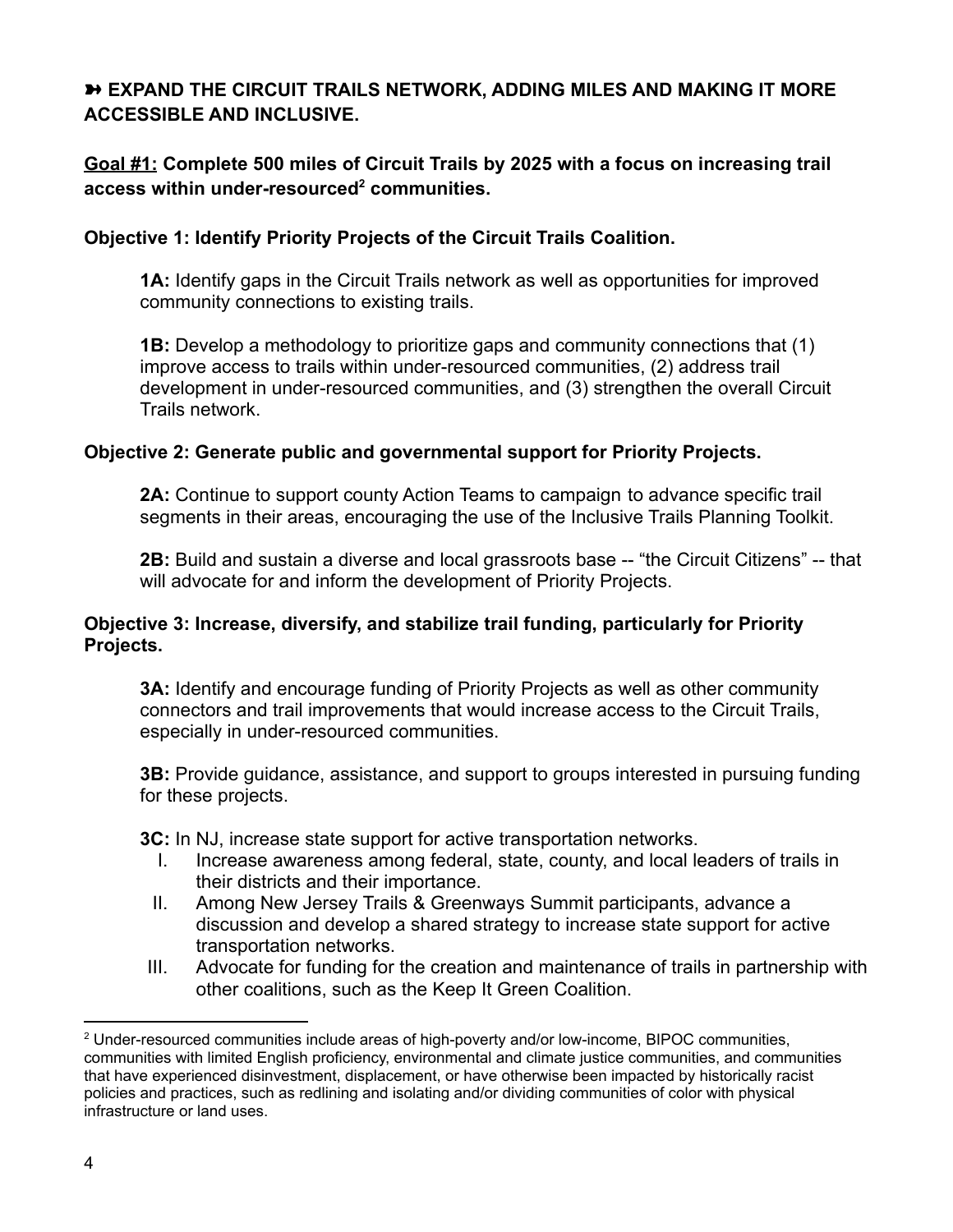**3D:** In PA, defend state funding for trail planning, construction, and programming.

I. Participate in the Growing Greener Coalition, taking action to defend state funding when necessary.

**3E:** Advocate for an increase in programmed funding for Circuit Trail segments within the DVRPC-prepared New Jersey and Pennsylvania Transportation Improvement Programs.

**3F:** Activate Circuit Trail Citizens for key calls to action around state and regional efforts: long range plans, budget hearings, policy efforts, etc.

### **Objective 4: Secure maintenance funding for trails in under-resourced communities.**

**4A:** Advocate for resources that can be used to upgrade trail segments in disrepair in under-resourced communities.

**4B:** Investigate and support shared job-training/re-entry trail-related workforce development programs (e.g., PowerCorps PHL).

# ➽ **EXPAND THE CIRCUIT TRAILS COMMUNITY, INCREASING THE DIVERSITY OF TRAIL USERS.**

**Goal #2: Expand the number of Circuit Trail users among under-represented groups and residents of under-resourced communities.**

# **Objective 1: Market the Circuit Trails to potential new trail users with a particular focus on under-represented groups and under-resourced communities.**

**1A:** Develop marketing materials that reflect the diversity of identities among Circuit Trails communities and incorporate recommendations of the OpinionWorks research (e.g., use of the term "network" rather than "circuit" in communications).

**1B:** Partner with local organizations within trail communities to develop culturally relevant signage directing residents to their nearby trail.

**Objective 2: Support programming, events, placemaking, and group activities on the Circuit Trails, particularly with a focus on increasing awareness of the Circuit Trails, increasing perceptions of safety on trails, creating a welcoming space for all, and improving local trail maintenance.**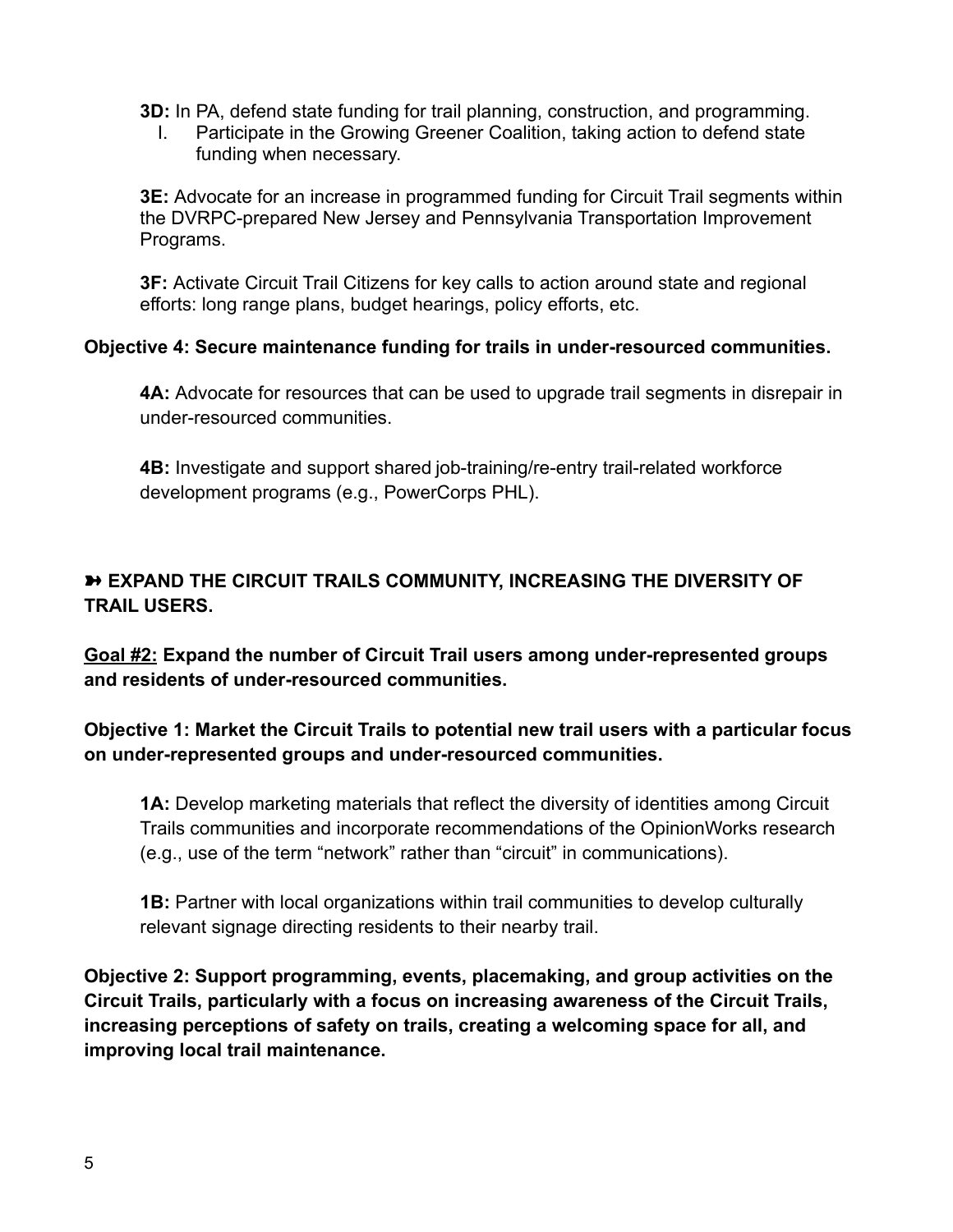**2A:** Provide resources and/or support for community-based programming on the Circuit Trails.

**2B:** Actively encourage events on the Circuit.

**2C:** Assist in promotion of community events on or adjacent to the Circuit Trails.

 $\circ$  Metrics: # of blog posts, # of social media posts/videos, # of events, participation from # groups, number of people targeted

**2D:** Support local partners and member organizations to personalize the trail experience in their area (e.g., post signage or art that makes people of various identities feel safe, seen, heard, and welcome).

**Objective 3: Evaluate and improve the efficacy of the Circuit Trails Ambassador program, particularly with a focus on increasing awareness of the Circuit Trails, increasing perceptions of safety on trails, creating a welcoming space for all, and improving local trail maintenance.**

**3A:** Conduct an assessment of Circuit Trails Ambassadors' current activities, their own interests, and their capacity.

**3B:** Based on assessment findings, consider whether and how to activate Ambassadors to achieve the Circuit Trails Coalitions' goals of increased awareness of local trails, perceptions of safety, creating a welcoming environment, and improving trail maintenance. Consider whether another role, such as a trail ranger program, is needed to help meet these goals.

**3C:** Create guidance around the Circuit Trail Ambassador role, and develop strategies for mobilizing, retaining, and cultivating Ambassadors.

**3D:** Consider whether and how to compensate Ambassadors for their efforts and implement a compensation and recognition program.

# ➽ **EXPAND THE CIRCUIT TRAILS COALITION, MAKING IT MORE RELEVANT AND REPRESENTATIVE.**

**Goal #3 - Better understand the coalition's make-up, capacity, and structure and evolve the Coalition as necessary so that it can better achieve its short- and long-term visions.**

**Objective 1: Assess the Coalition model and structure and make short-term changes as necessary based on the assessment.**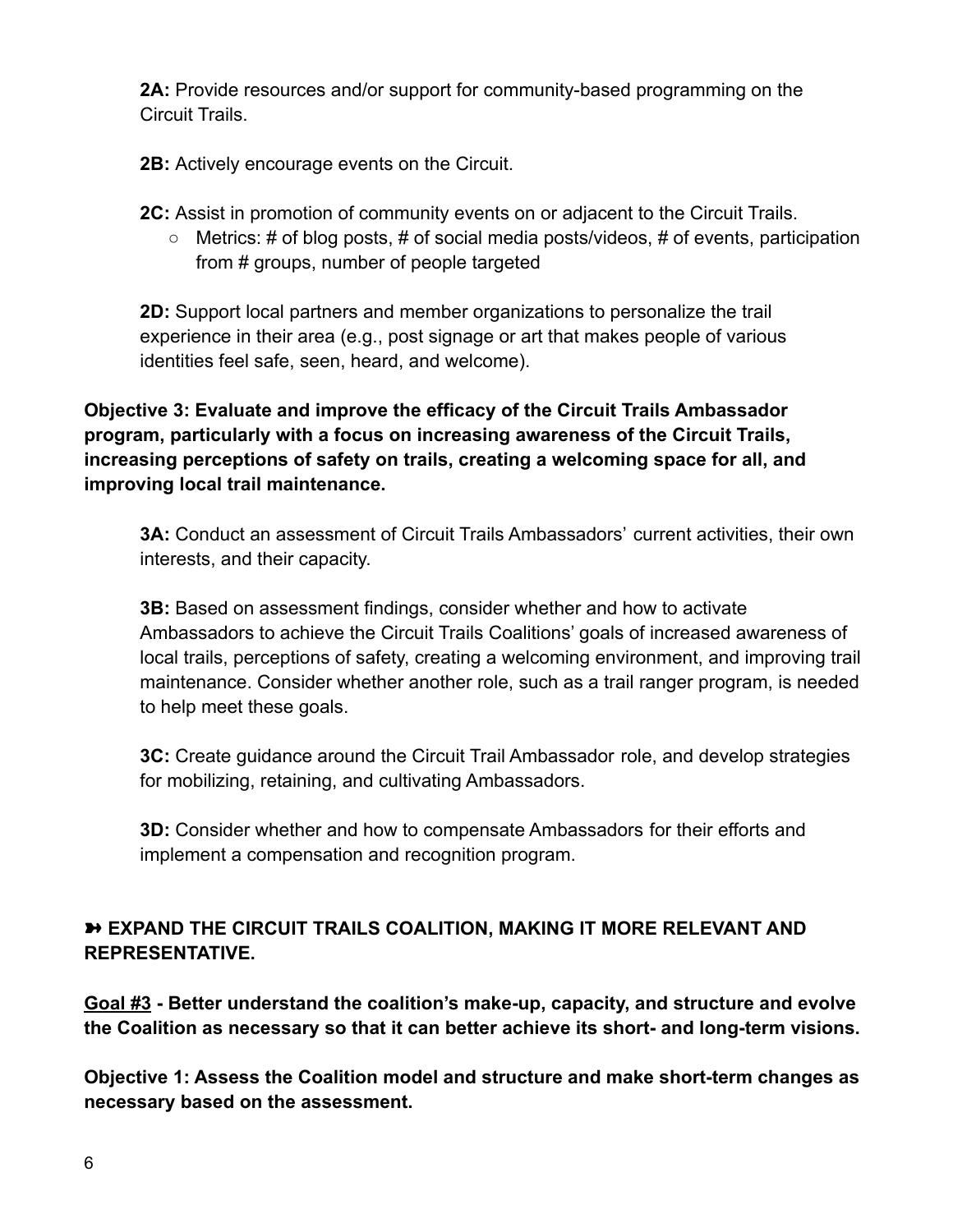**1A:** Review and update governance documents to reflect current reality.

**1B:** Reconnect with current Coalition members to better understand their capacity, needs, and interests.

**1C:** Implement short term changes that have consensus.

**1D:** Assess the long-term future of the Circuit Trails Coalition and make recommendations for longer term changes that require more discussion and or work, planning, etc.

**Goal #4 - Based on assessment findings, develop a Coalition and Steering Committee that is more diverse and representative of the various identities and lived experiences of current and potential trail users, where principles of justice, equity, diversity, and inclusion are central to our work.**

**Objective 1: Increase the number and diversity of members of the Circuit Trails Coalition and Steering Committee in terms of the institutions and the individuals who represent those institutions with regard to age, gender, race, ethnicity, perspective, ability, sexual orientation, and skill sets.**

**1A:** Identify priority communities and population groups in which the Circuit Trails Coalition should foster relationships based on shared interests (including trail user groups, trail adjacent community-based groups, and region-wide and or citywide groups, particularly representing under-resourced communities).

**1B:** Cultivate non-transactional relationships with organizations, institutions, and individuals within those communities and groups. Assign priorities to recruitment and orientation.

**1C:** Identify and address potential barriers to participating in the Circuit Trails Coalition and Steering Committee meetings (i.e. funding, location, time, etc.).

**1D:** Consider a potential funding structure for under-resourced and over-burdened organizations to participate in the Coalition and/or Steering Committee.

**1E:** Ensure there are role descriptions for various types of involvement in the Circuit Trails Coalition, making it clear to potential members the specific commitment they are making and how they will be supported.